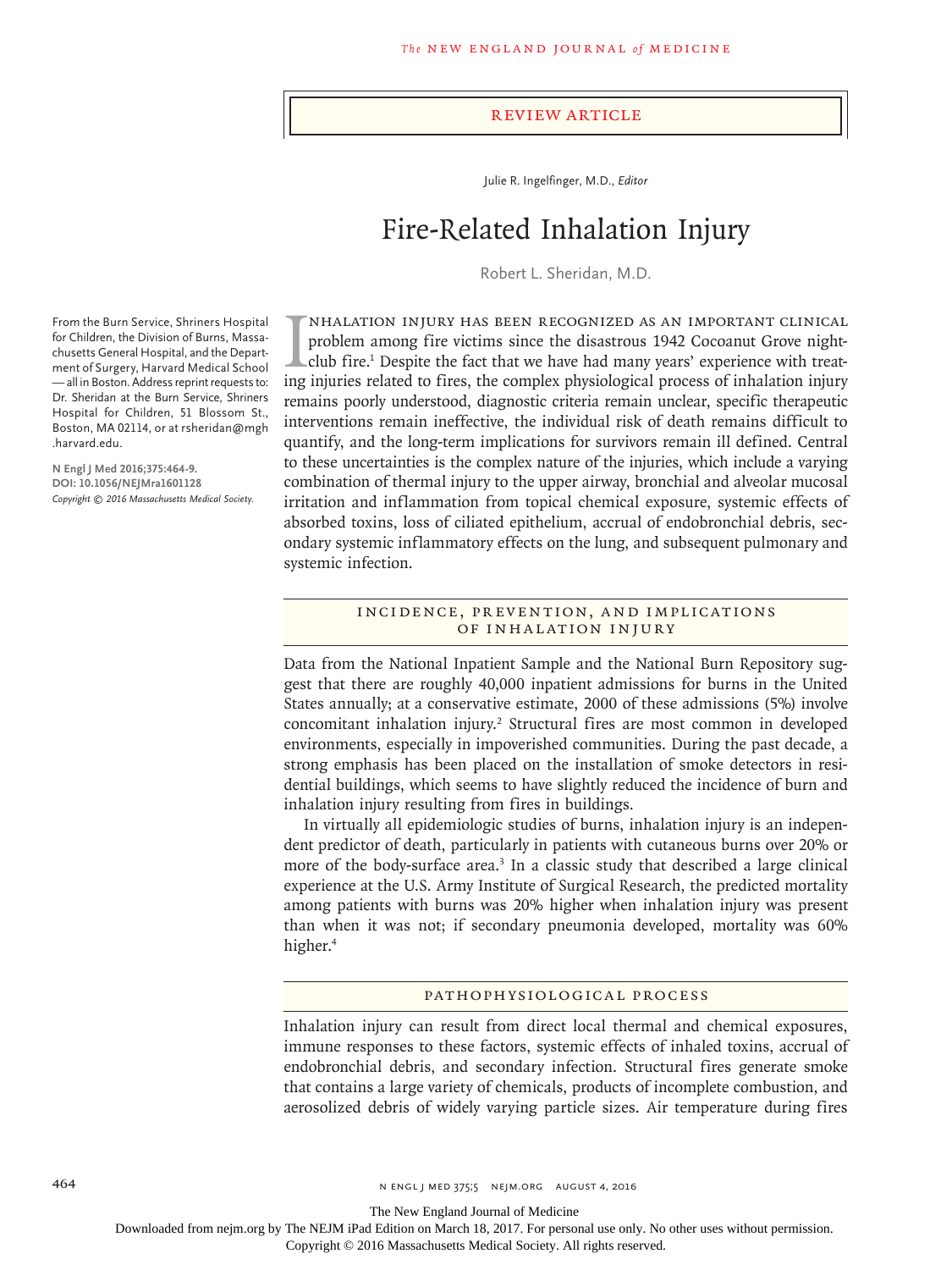varies enormously; typically low at floor level, air temperature can be hundreds of degrees Fahrenheit just a few feet above the floor. The effect on individual patients is complex and unpredictable (Fig. 1).

## **Direct Local Injury**

Direct thermal damage is generally confined to the supraglottic airway, except in rare cases of steam inhalation, such as those that involve the inhalation of pressurized steam in engineering spaces. Most injuries that occur below the glottis are caused by aerosolized chemicals and incomplete products of combustion. The type and severity of these injuries are highly unpredictable, depending on the agents released and the particle sizes inhaled; smaller particles travel to a more distal location in the airway before deposition. The local effects include irritation, mucosal slough, bronchospasm, increased bronchial blood flow, surfactant depletion, and inflammation.

## **Secondary Inflammation**

Protean, intense inflammatory responses to inhalation injury may occur, which can generate local reactive oxygen species, attract inflammatory cells, and trigger the release of numerous proinflammatory molecules and cytokines.5 The local pulmonary effects of the inflammatory responses include bronchospasm and vasospasm, bronchorrhea and alveolar flooding, bronchial exudate and cast formation, and ventilation– perfusion mismatching. The systemic effects lead to a clinically significant increase in the volume of resuscitation fluid required in patients with cutaneous burns who have coincident inhalation injury.6

## **Anoxia**

Oxidation of combustibles rapidly consumes available oxygen. Inhalation of oxygen-deficient gas can cause hypoxic brain injury, which is treated like any anoxic brain injury; the neurologic outcome of treatment is variable.

## **Carbon Monoxide Exposure**

Carbon monoxide, which is released during combustion, is a colorless and odorless gas that is rapidly absorbed after inhalation. Carbon monoxide avidly binds to heme-containing moieties, notably hemoglobin and enzymes of the intra-



**Initial Physical Findings:** Direct thermal injury is generally confined to the face and upper airway. Physical findings include facial burns, burned nasal hairs, and soot in the nares and mouth.



**Bronchial Cast:** Accrued endobronchial debris and exudate can cause obstruction of distal airways contributing to ventilation-perfusion mismatching and secondary infection.



**Bronchoscopic View:** Aerosolized chemicals and incomplete products of combustion can deposit throughout the subglottic airway and lungs. Severity of injury depends on both the agents and particle sizes inhaled; smaller particles travel more distally. Bronchoscopic findings include mucosal irritation, pallor, ulceration, and carbonaceous debris.



**Facial Burn:** Anoxia, carbon monoxide effects, cyanide effects, local and systemic inflammation, airway obstruction, and infection contribute to morbidity and mortality in patients with inhalation injury. The effects are more marked in those with large cutaneous burns.

#### **Figure 1. The Pathogenesis of Inhalation Injury.**

The physiological process of inhalation injury is complex and involves a variable and often unpredictable degree of direct local thermal and chemical exposure, reactive immune responses, systemic effects of inhaled toxins, accrual of endobronchial debris, and secondary infection. Shown are airway soot observed on physical examination, a positive diagnostic bronchoscopic view, a sloughed endobronchial cast, and a patient with inhalation injury.

mitochondrial cytochrome system; the binding results in reduced oxygen delivery (through the formation of carboxyhemoglobin) and reduced oxygen utilization (through impaired function of the cytochrome cascade). Carboxyhemoglobin levels of 10 to 20% are associated with headache and nausea; levels of 20 to 30%, with muscle weakness and impaired cognition; and levels of 30 to 50%, with cardiac ischemia and unconsciousness. Higher levels are often lethal. Treatment with oxygen during prehospital care may

n engl j med 375;5 nejm.org August 4, 2016 465

The New England Journal of Medicine

Downloaded from nejm.org by The NEJM iPad Edition on March 18, 2017. For personal use only. No other uses without permission.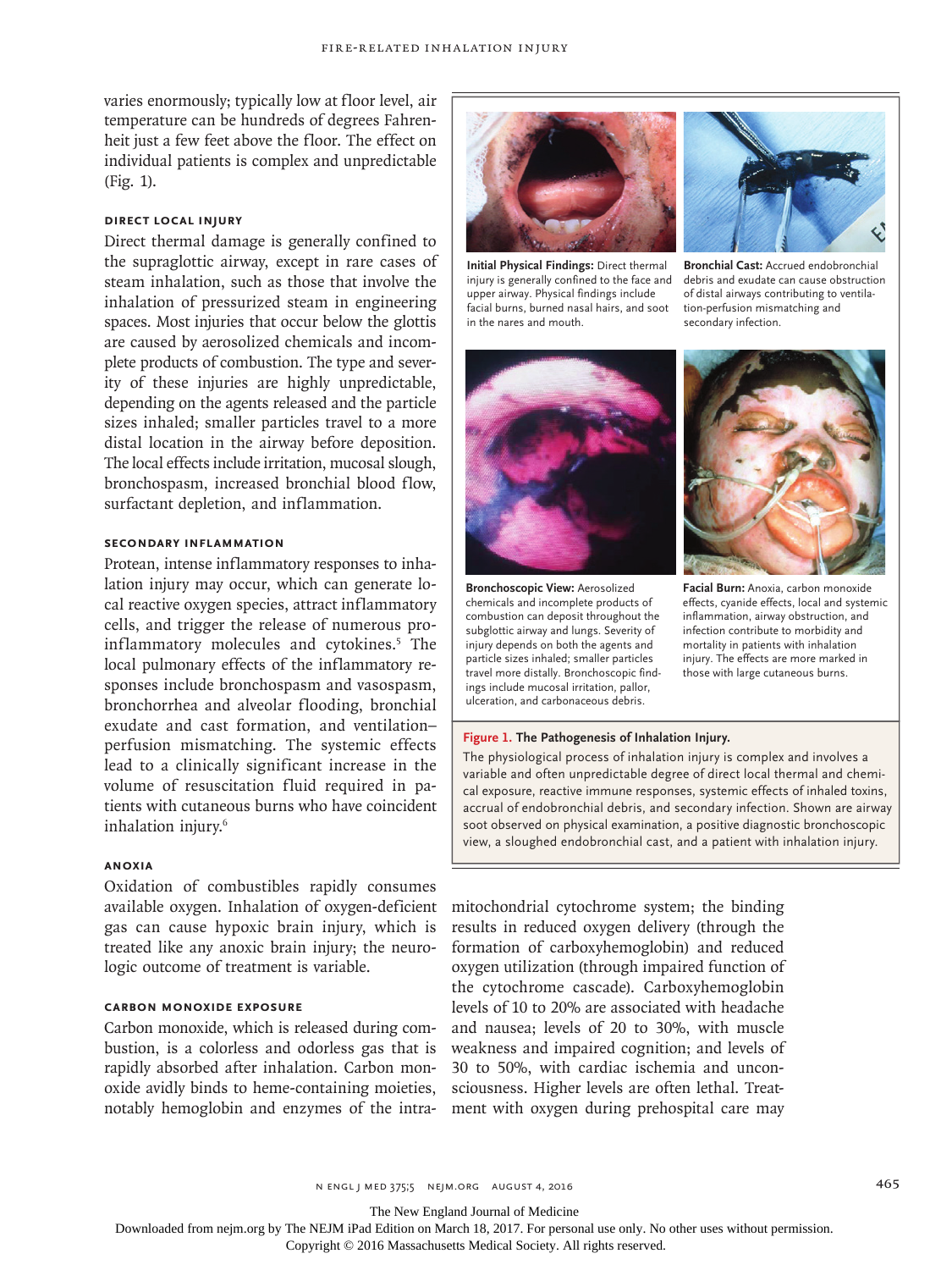

#### **Figure 2. An Algorithm for Early Management of Fire-Related Inhalation Injury.**

Compromise of airway patency or gas exchange with fluid resuscitation may develop in patients with large surface burns, particularly those at the extremes of age or with underlying medical conditions. If initial intubation is not required, the patient should be watched particularly closely to determine whether subsequent intubation is needed.

> obscure the degree of initial exposure, because carboxyhemoglobin levels normalize quickly when the patient breathes 100% oxygen; cytochrome clearance probably takes longer. Delayed development of neurologic sequelae after carbon monoxide exposure has been reported in a small percentage of patients.7

## **Cyanide Exposure**

Hydrogen cyanide gas is released with the combustion of a number of synthetic polymers and is readily absorbed by inhalation. Similar to carboxyhemoglobin, hydrogen cyanide interferes with oxygen utilization at the cytochrome level and is thought to be a minor contributor, along with anoxia and carbon monoxide poisoning, to early deaths from an acute inhalation injury.<sup>8</sup> Cyanide poisoning is associated with a persistent acidosis despite an otherwise successful resuscitation.

#### **Secondary Infection and Respiratory Failure**

Injury to endobronchial and alveolar epithelium results in mucosal slough, which increases the amount of debris within the airways and reduces the amount and efficacy of ciliary clearance. These problems contribute to the progressive small-airway occlusion, atelectasis, ventilation– perfusion mismatching, and infection that complicate the management of inhalation injury in the days after a burn injury. Indeed, most inhospital deaths related to inhalation injury are caused by these secondary developments, rather than by the initial insult.

### Diagnosis

Although various grading schemes have been proposed,9 diagnosis and severity grading of inhalation injury have never been reliably predictive of outcome.10 The principal tools for assessment are clinical evaluation, bronchoscopy, and radiography.

## **Clinical Evaluation**

Assessing the clinical presentation is the most reliable method of diagnosis and approximate grading of severity.9 A history of burns from a fire in a closed space, cutaneous burns around the nose and mouth, singed nasal hair, soot in the airway, carbonaceous sputum, hoarseness, wheezing, and stridor all suggest inhalation injury (Fig. 2). Indexes of oxygenation at the completion of fluid resuscitation have been shown to correlate loosely with the severity of inhalation injury but can be greatly influenced by the fluid volume required for resuscitation and ventilation mode.<sup>10</sup>

#### **Bronchoscopic Examination**

Flexible bronchoscopy of the upper airways may reveal carbonaceous debris, ulceration, pallor, and mucosal slough (Fig. 1). Bronchoscopic grading schemes have been shown to correlate loosely with subsequent clinical course.<sup>11</sup> Although bronchoscopy for pulmonary clearance may have value later in the hospital course, the value of immediate removal of debris visible on bronchoscopic examination has not been shown.

The New England Journal of Medicine

Downloaded from nejm.org by The NEJM iPad Edition on March 18, 2017. For personal use only. No other uses without permission.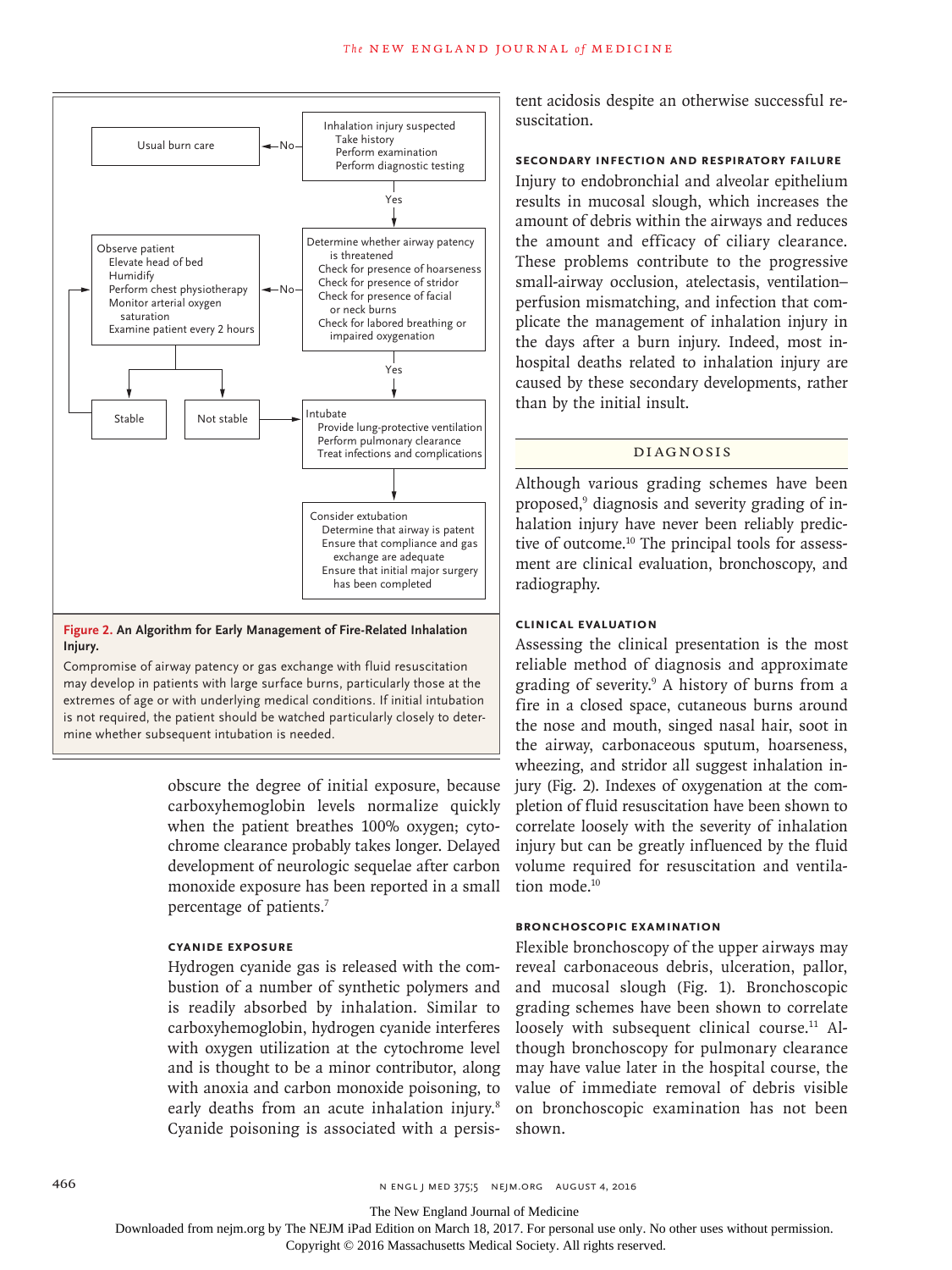| Table 1. Brief Summary of Options or Indications in the Management of Fire-Related Inhalation Injury. |                                                                                                 |                                                                                                  |
|-------------------------------------------------------------------------------------------------------|-------------------------------------------------------------------------------------------------|--------------------------------------------------------------------------------------------------|
| <b>Issue</b>                                                                                          | Current Standard of Care*                                                                       | Additional Available Options or Indications;                                                     |
| Diagnosis                                                                                             | Clinical history and examination                                                                | Bronchoscopy, radionuclide scanning, computed<br>tomographic scanning                            |
| Associated carbon monoxide<br>exposure                                                                | 100% Normobaric oxygen for 6 hours                                                              | Hyperbaric oxygen treatment                                                                      |
| Associated cyanide exposure                                                                           | Fluid resuscitation; hydroxycobalamin, if acidosis<br>is unexplained                            | Empirical hydroxycobalamin; sodium nitrite and<br>sodium thiosulfate as adjunctive therapy       |
| Indication for intubation                                                                             | Overt signs of upper-airway obstruction, failure<br>of gas exchange, obtunded neurologic status | Evolving upper-airway obstruction, worsening gas<br>exchange, or deteriorating neurologic status |
| Mechanical ventilation strategy                                                                       | Pressure-controlled, lung-protective ventilation                                                | Percussive ventilation; high-tidal-volume ventilation                                            |
| Pulmonary clearance technique                                                                         | Spontaneous cough; blind endobronchial<br>suctioning, if intubated                              | Repeated bronchoscopies, as needed                                                               |
| Pharmacologic adjuncts                                                                                | None                                                                                            | Nebulized heparin and N-acetylcysteine together                                                  |
| <b>Empirical agents</b>                                                                               | None                                                                                            | Glucocorticoids with or without antibiotics                                                      |

\* The current standard of care refers to the most common approach to diagnosis or therapy.

† The additional available options or indications listed are used by some clinicians; high-level proof of efficacy with respect to these options or indications has not been established, and therapies have not been universally adopted.

#### **Imaging**

Plain chest radiographs that are obtained immediately after admission are usually normal and are therefore not useful for diagnosis or severity stratification.<sup>12</sup> Radionuclide ventilation scanning has been advocated; inhomogeneous clearing of tracer associated with small-airway obstruction signifies inhalation injury.13 However, because the radionuclide ventilation technique is cumbersome and has not been found to be universally reliable, clinical use of this technique is currently rare. Computed tomographic scanning has shown promise for stratification of severity and for predicting clinical course.<sup>14</sup> However, the information from such scans is unlikely to change the management of inhalation injury in a patient and comes at a logistic and fiscal cost that is likely to preclude routine application.

### CLINICAL COURSE AND PRACTICAL Management

The spectrum of severity of inhalation injury is enormous — from minor injury in a healthy firefighter who has no cutaneous burn but is coughing up soot to life-threatening injury in a young child who has a large, deep surface burn and is unconscious from hypoxia and carbon monoxide exposure. However, each case of inhalation injury includes some component of upper-

airway thermal injury, lower-airway chemical injury, systemic toxic effects, endobronchial debris, reactive inflammation, and secondary infection. Despite many controversies, certain clinical consequences are predictable and have an important effect on practical clinical care. The current standard of care and other options are shown in Table 1.

## **Management Early after Exposure (0 to 72 Hours)**

The presence of inhalation injury does not mandate intubation. If airway patency is not threatened, particularly if cutaneous burns involve less than 20% of the body-surface area, elevation of the head of the bed, humidification of the air, and close observation are appropriate. Endotracheal intubation is advised in patients who have facial edema, hoarseness, or stridor or in patients with large cutaneous burns in whom facial edema is likely to develop with resuscitation. It is crucial to maintain endotracheal tube security, because upper-airway edema makes reintubation difficult. Immediate tracheostomy is rarely necessary. In some patients, bronchospasm caused by aerosolized irritants can be an acute problem, though it usually responds to nebulized beta-agonists. Neither prophylactic antibiotics nor empirical glucocorticoids are advised. Profound early hypoxia is unusual but generally responds to standard measures of critical care that are based on pressure-

The New England Journal of Medicine

Downloaded from nejm.org by The NEJM iPad Edition on March 18, 2017. For personal use only. No other uses without permission.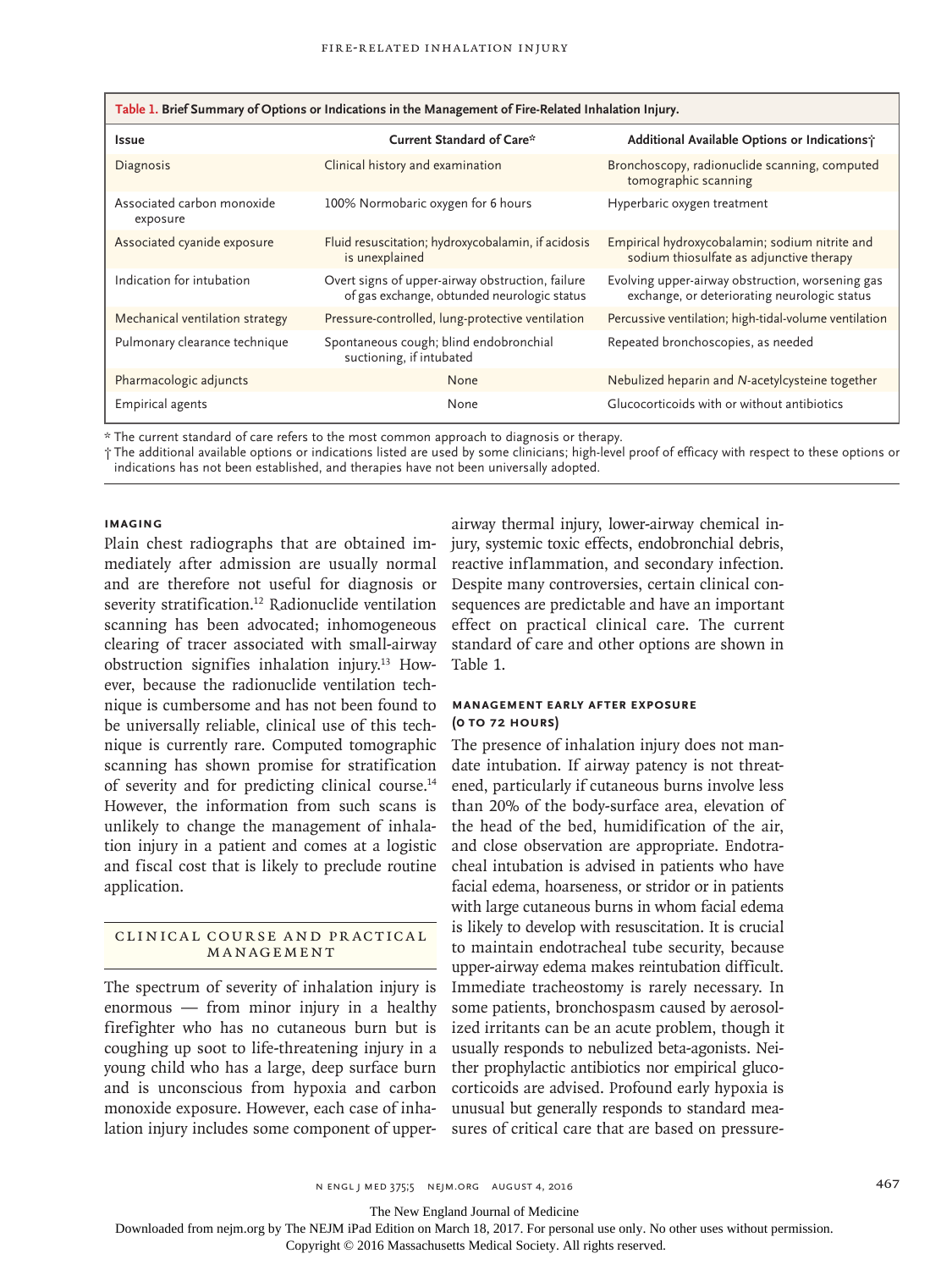controlled ventilation and positive end-expiratory pressure.

Carbon monoxide exposure is common with inhalation injuries and may be obscured by a rapid reduction in carboxyhemoglobin levels owing to the administration of oxygen before hospital admission. Controversy swirls around the role of hyperbaric oxygen treatment in patients with burns who have had clinically significant carbon monoxide exposure. Our understanding of the neurophysiological processes involved is incomplete and does not unequivocally support purely oxygen-based therapies.15 From a practical perspective, wheezing and airway debris are relative contraindications to hyperbaric oxygen treatment because they increase the risk of gas embolism and pneumothorax at decompression.16 If a high carboxyhemoglobin level is documented, or if substantial carbon monoxide exposure is suspected, the standard treatment is 100% normobaric oxygen for 6 hours.17 Resuscitation monitoring is also compromised during transport to and time within the hyperbaric chamber. If hyperbaric oxygen treatment can be performed safely, such as in patients who do not have cutaneous burns, wheezing, or clinically important airway debris, the treatment may be considered; 100% normobaric oxygen is the safer and more practical alternative in other circumstances.

Hydrogen cyanide gas is formed during the combustion of many synthetic polymers and is readily absorbed by inhalation and quickly metabolized. High-level exposure compromises cellular oxygen utilization. Controversy exists with respect to the usefulness of testing and treating cyanide exposure in patients with inhalation injury. Currently in North American burn centers, most patients with inhalation injury are neither tested nor treated for cyanide exposure.18 Cyanide poisoning manifests as persistent acidosis despite hemodynamic normalization. Simple treatment with hydroxycobalamin is available and can be administered empirically in patients with cyanide poisoning.19

## **Management at Intermediate Time after Exposure (3 to 21 Days)**

Standard pressure-controlled, lung-protective ventilation strategies suffice for most patients who require ventilator assistance.<sup>20</sup> High-frequency percussive ventilation has been championed by some clinicians because of its ability to enhance pulmonary clearance and oxygenation; however,

meaningful differences in outcome are difficult to discern, and delivery of the therapy can be logistically challenging.<sup>21</sup> Some investigators have reported improved outcomes — possibly related to improved pulmonary clearance — when higher volumes are used to inflate the lungs in persons with inhalation injury, although such use must be balanced against the risk of ventilatorinduced lung injury.<sup>22</sup> Because of mucosal slough and loss of ciliary clearance, pulmonary clearance is a major priority in the care of patients with inhalation injury. In most patients, chest physiotherapy and suctioning suffice. For particularly tenacious secretions that are occasionally seen in patients, bronchoscopy for pulmonary clearance may be useful.<sup>23</sup> Pulmonary infection is a common complication and is treated with targeted antibiotics and pulmonary clearance.

Nebulized heparin and *N*-acetylcysteine have been advocated to enhance the clearance of debris and improve the outcome in patients with inhalation injury.<sup>24</sup> Clinical studies have shown conflicting results, and frequent nebulization may increase the risk of pneumonia.<sup>25</sup> Although nebulization is used in many centers, this therapy has not been universally adopted.

Decisions about weaning and extubation are made according to the usual criteria for critical care. Resolution of airway edema should be documented before extubation, particularly in small children. Tracheostomy is reserved for patients who are expected to require more than 3 weeks of intubation — generally those with large cutaneous burns. Pulmonary clearance is enhanced by tracheostomy, but this is rarely the primary indication. As is the case with pulmonary care for conditions not related to burns, salvage therapy for patients in whom standard therapies are failing includes extracorporeal support, which is only rarely required by patients with fire-related inhalation injury.

## **Long-Term Issues**

Patients with severe injuries may not survive, but the few studies that have examined the longterm outcomes of pulmonary function after inhalation injury have shown that the majority of survivors have few late complications.<sup>26,27</sup> However, not enough research has been performed in this area to determine whether subclinical longterm complications are common.<sup>28</sup>

468 **n ENGL j MENGL j MENGL j MENGL j MENGL** j metal in media 375;5 nejm.org August 4, 2016

The New England Journal of Medicine

Downloaded from nejm.org by The NEJM iPad Edition on March 18, 2017. For personal use only. No other uses without permission.